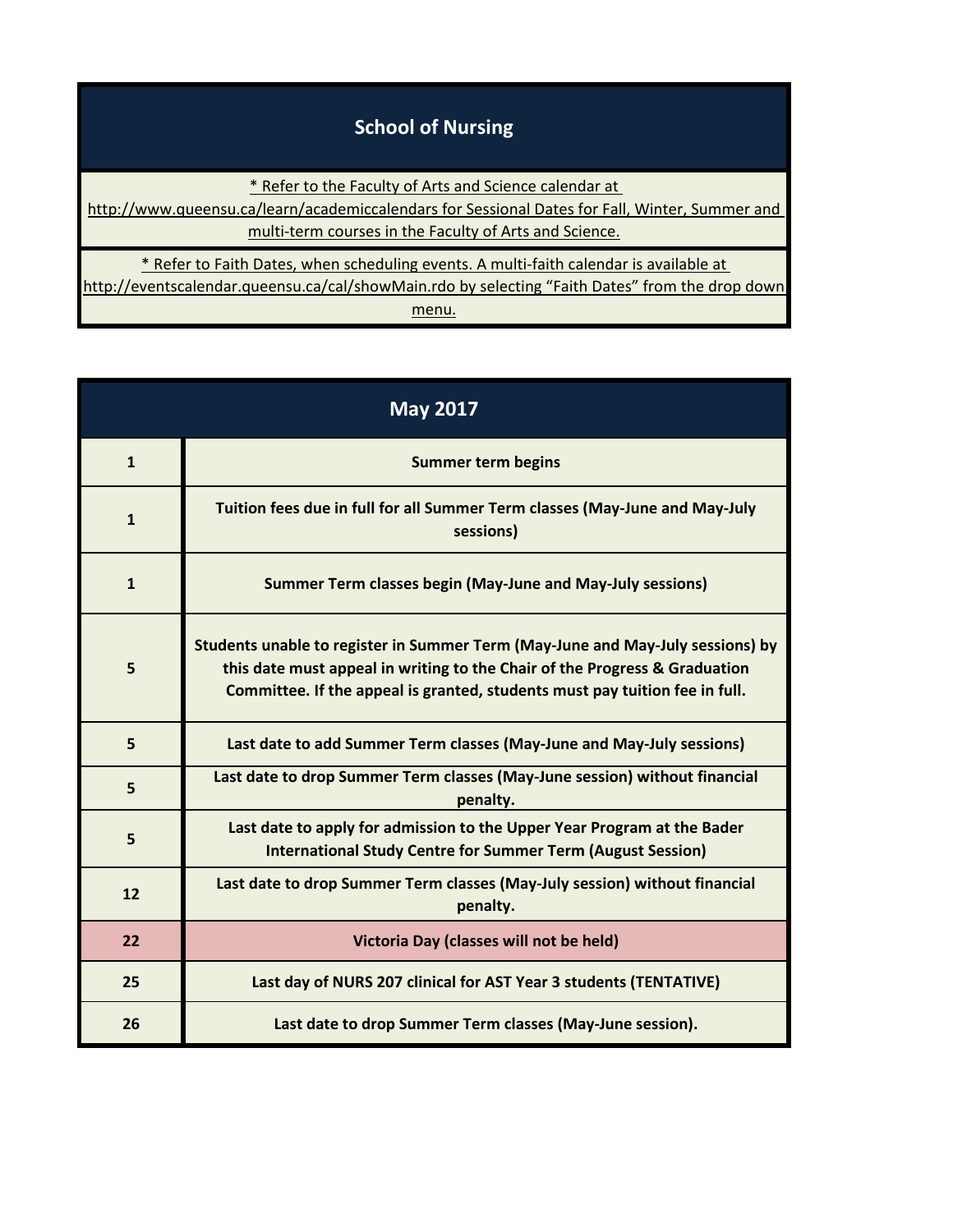## **June 2017**

[NOTE: Spring 2017 Convocation: Dates will be determined in November 2016. Please refer to](http://www.queensu.ca/registrar/convocation)  http://www.queensu.ca/registrar/convocation to view these dates.

| $\mathbf{1}$            | Last date to apply to the University for admission as a part-time student for Fall<br><b>Term</b>                                                                                                                                 |
|-------------------------|-----------------------------------------------------------------------------------------------------------------------------------------------------------------------------------------------------------------------------------|
| $\mathbf{1}$            | Last date for Queen's students to apply to a Dual Degree program for Fall Term                                                                                                                                                    |
| $\mathbf{1}$            | Last date for Queen's students to apply to transfer into the Faculty of Arts and<br>Science and the Faculty of Health Sciences for Fall Term                                                                                      |
| $\mathbf{1}$            | Last date to apply to the University for upper-year full-time admission for Fall Term<br>from another post-secondary institution                                                                                                  |
| $\overline{\mathbf{z}}$ | Last date to apply for accommodation for an official examination conflict for the<br>June, July and August examination sessions.                                                                                                  |
|                         |                                                                                                                                                                                                                                   |
| 12                      | <b>Summer Term classes (May-June Session) end</b>                                                                                                                                                                                 |
| 15                      | Last date for receipt of required documentation from students seeking admission<br>for Fall Term to full- or part-time study, including transfer students, to ensure that<br>an admission decision is made before the Term begins |
| $15 - 16$               | <b>Summer Term examinations in May-June session classes (TENTATIVE)</b>                                                                                                                                                           |
| 16                      | Last date of NURS 345 Clinical for AST Year 4 students (TENTATIVE)                                                                                                                                                                |
| 23                      | Last date to drop Summer Term classes (May-July Session)                                                                                                                                                                          |

| <b>July 2017</b> |                                                                                                                                                                                                                                 |
|------------------|---------------------------------------------------------------------------------------------------------------------------------------------------------------------------------------------------------------------------------|
|                  | Tuition fees due in full for Summer Term classes (July-August Session)                                                                                                                                                          |
| 3                | <b>Canada Day Holiday (Classes will not be held)</b>                                                                                                                                                                            |
| 4                | <b>Summer Term classes begin (July - August Session)</b>                                                                                                                                                                        |
| 10               | Students unable to register in Summer Term (July-August Session) by this date must<br>appeal in writing to the Chair of the Progress & Graduation Committee. If the<br>appeal is granted, students must pay tuition fee in full |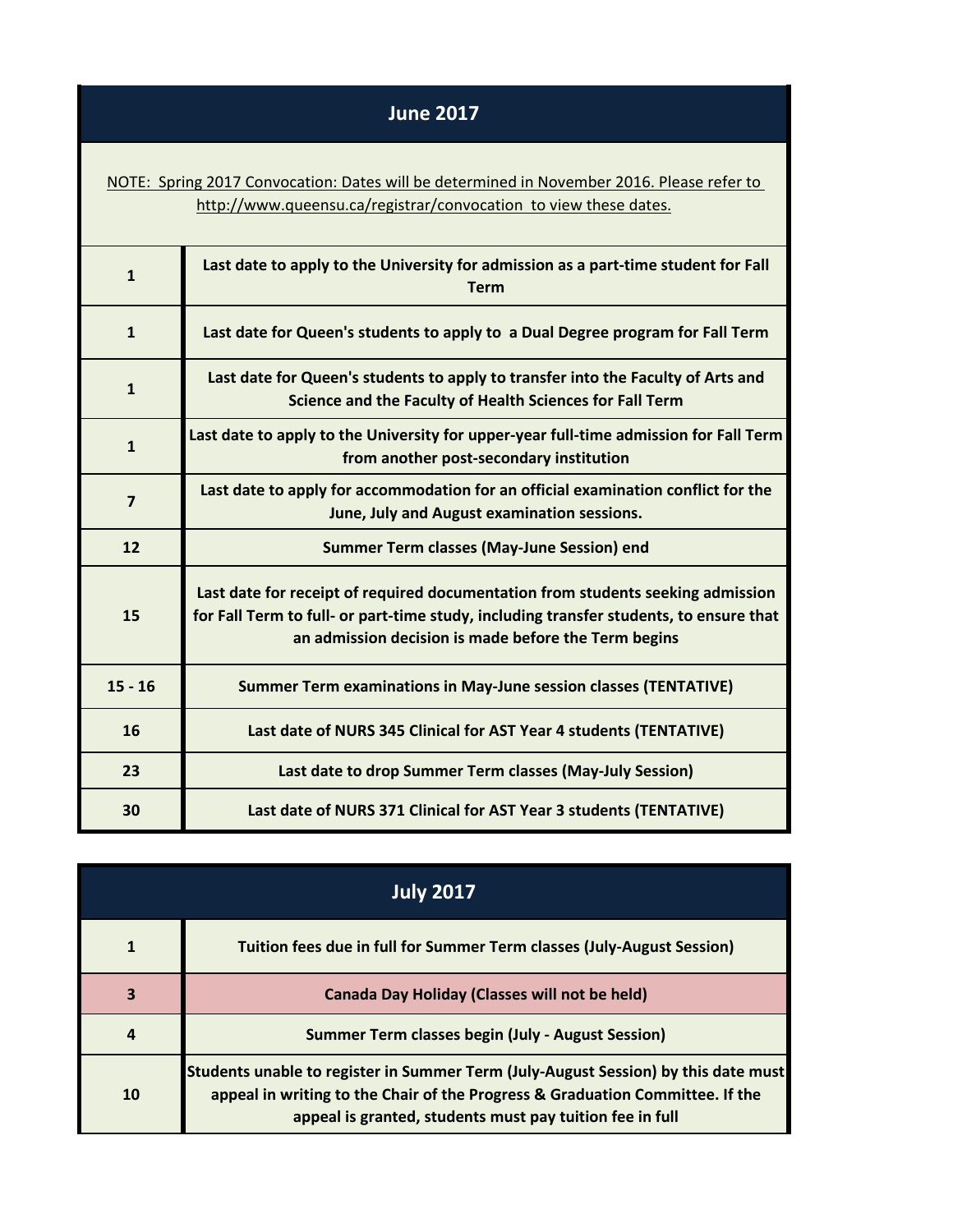| 10        | Last date to add Summer Term classes (July-August Session)                               |
|-----------|------------------------------------------------------------------------------------------|
| 10        | Last date to drop Summer Term classes (July-August Session) without financial<br>penalty |
| $10 - 28$ | Summer class selection period for Fall Term (TENTATIVE)                                  |
| 15        | First date to apply to graduate in SOLUS for Fall 2017 (TENTATIVE)                       |
| 21        | Summer Term (May - July Session) classes end                                             |
| $25 - 28$ | <b>Summer Term examinations in May - July session classes (TENTATIVE)</b>                |
| 31        | Last date to drop Summer Term classes (July-August Session)                              |

| August 2017 |                                                                                                                                             |
|-------------|---------------------------------------------------------------------------------------------------------------------------------------------|
|             | Refer to http://www.queensu.ca/artsci_online/apply/dates-and-deadlines for<br>deadlines for admission to Distance Studies for the Fall Term |
| 7           | Civic Holiday (classes will not be held)                                                                                                    |
| 14          | Summer Term classes (July-August Session) end                                                                                               |
| $16 - 17$   | Summer Term examinations in July - August Session classes (TENTATIVE)                                                                       |
| 22          | Time period to add and drop classes (Open Enrolment) begins (TENTATIVE)                                                                     |
| 31          | <b>Summer Term ends</b>                                                                                                                     |

| September 2017          |                                                                    |
|-------------------------|--------------------------------------------------------------------|
| $\mathbf 1$             | Last date of NURS 492 Clinical for Year 4 AST students (TENTATIVE) |
| 1                       | <b>Fall Term begins</b>                                            |
| $\mathbf 1$             | <b>Tuition fees due in full for Fall Term</b>                      |
| $\overline{\mathbf{3}}$ | <b>Orientation Week begins (arrival day)</b>                       |
| 3                       | <b>Welcoming Ceremony for new students</b>                         |
| $\boldsymbol{4}$        | Labour Day (classes will not be held)                              |
| 11                      | <b>Fall Term classes begin</b>                                     |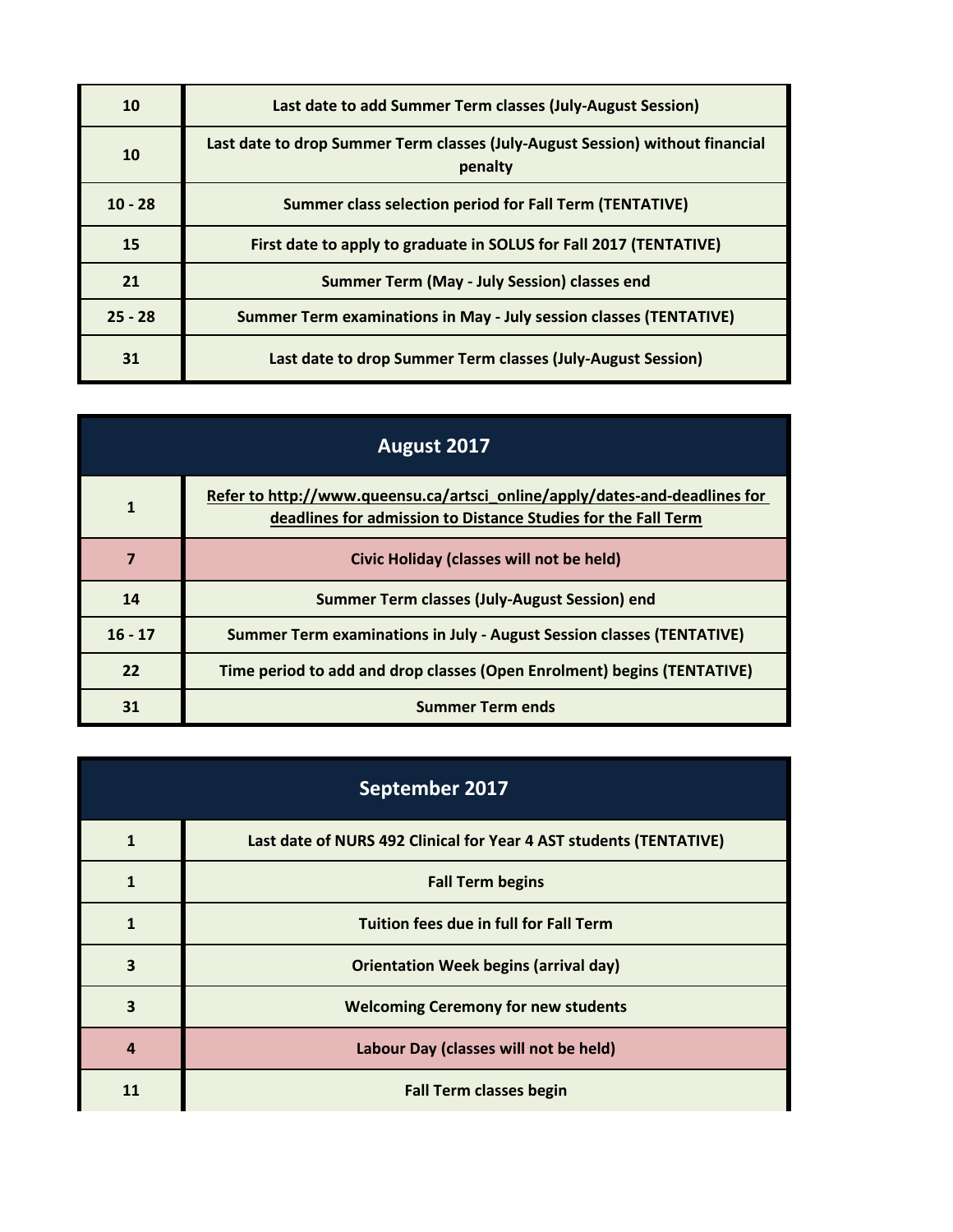| 22 | Students unable to register in Fall Term by this date must appeal in writing to the<br>Chair of the Progress & Graduation Committee. If the appeal is granted, students<br>must pay tuition fee in full |
|----|---------------------------------------------------------------------------------------------------------------------------------------------------------------------------------------------------------|
| 22 | Last date to add Fall Term and multi-term classes                                                                                                                                                       |
| 22 | Last date to drop Fall Term classes without financial penalty                                                                                                                                           |
| 30 | Deadline for payment of residence, UHIP and Student Activity Fees                                                                                                                                       |

| October 2017 |                                                                   |
|--------------|-------------------------------------------------------------------|
| 9            | Thanksgiving Day (University closed. Classes will not be held)    |
| 15           | Last date to apply to graduate in SOLUS for Fall 2017 (TENTATIVE) |
| 16           | <b>University Day</b>                                             |

**[NOTE: Fall 2017 Convocation: Dates will be published by the Office of the University Registrar by](http://www.queensu.ca/registrar/convocation)  [June 2017. P](http://www.queensu.ca/registrar/convocation)lease refer to http://www.queensu.ca/registrar/convocation to view these dates.**

|    | Last date to drop Fall Term classes                                                                              |
|----|------------------------------------------------------------------------------------------------------------------|
|    | Last date to apply for accommodation for an official examination conflict for the<br>December examination period |
| 10 | Remembrance Day service (Classes cancelled 10:30 - 11:30 a.m.)                                                   |

| December 2017 |                                                                                                                                               |
|---------------|-----------------------------------------------------------------------------------------------------------------------------------------------|
|               | Refer to http://www.queensu.ca/artsci_online/apply/dates-and-deadlines for<br>deadlines for admission to Distance Studies for the Winter Term |
|               | Last date for Queen's students to apply for admissions to a Dual or Second Degree<br><b>Program for Winter Term</b>                           |
|               | First date to apply to graduate in SOLUS for Spring 2018 (TENTATIVE)                                                                          |
|               | <b>Fall Term classes end</b>                                                                                                                  |
| $2 - 5$       | <b>Fall Term pre-examination study period</b>                                                                                                 |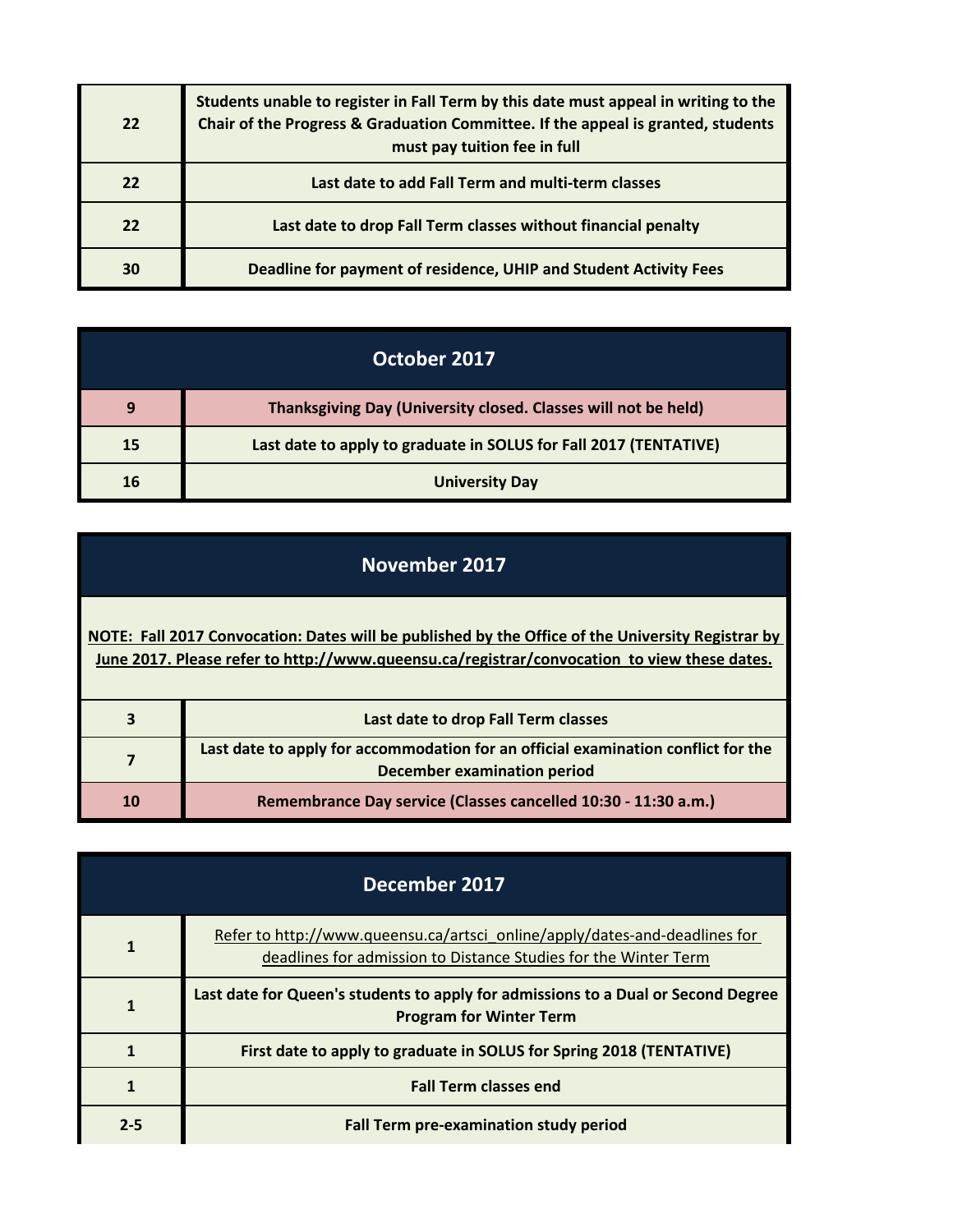|          | <b>Commemoration Day (academics cancelled)</b>                                   |
|----------|----------------------------------------------------------------------------------|
| $7 - 21$ | Final examinations in Fall Term classes and mid-year tests in multi-term classes |
|          | <b>Fall Term ends</b>                                                            |

| January 2018 |                                                                                                                                                                                                            |
|--------------|------------------------------------------------------------------------------------------------------------------------------------------------------------------------------------------------------------|
| 1            | New Year's Day (University closed. Classes will not be held)                                                                                                                                               |
| 1            | <b>Winter Term begins</b>                                                                                                                                                                                  |
| 8            | <b>Winter Term classes begin</b>                                                                                                                                                                           |
| 10           | <b>Tuition fees due in full for Winter Term</b>                                                                                                                                                            |
| 12           | Last date to apply to the International Programs Office for exchange programs for<br>2018-2019                                                                                                             |
| 19           | Students unable to register in Winter Term by this date must appeal in writing to<br>the Chair of the Progress & Graduation Committee. If the appeal is granted,<br>students must pay tuition fee in full. |
| 19           | Last date to drop Winter Term classes                                                                                                                                                                      |
| 19           | Last date to drop Winter Term classes without financial penalty                                                                                                                                            |

| <b>February 2018</b> |                                                    |
|----------------------|----------------------------------------------------|
| 5                    | <b>Registration for Summer Term classes begins</b> |
| 19                   | <b>Family Day (classes will not be held)</b>       |
| $20 - 23$            | <b>Mid-term Reading Week</b>                       |

| <b>March 2018</b> |                                                                                                                                                 |
|-------------------|-------------------------------------------------------------------------------------------------------------------------------------------------|
| $\overline{2}$    | Last date to drop Winter Term and multi-term classes without academic penalty                                                                   |
|                   | Last date to apply for accommodation for an offical examination conflict for the<br><b>April examination period</b>                             |
| 30                | Last date to apply for admission to the Upper-Year Program at the Bader<br><b>International Study Centre for Summer Term (May-June Session)</b> |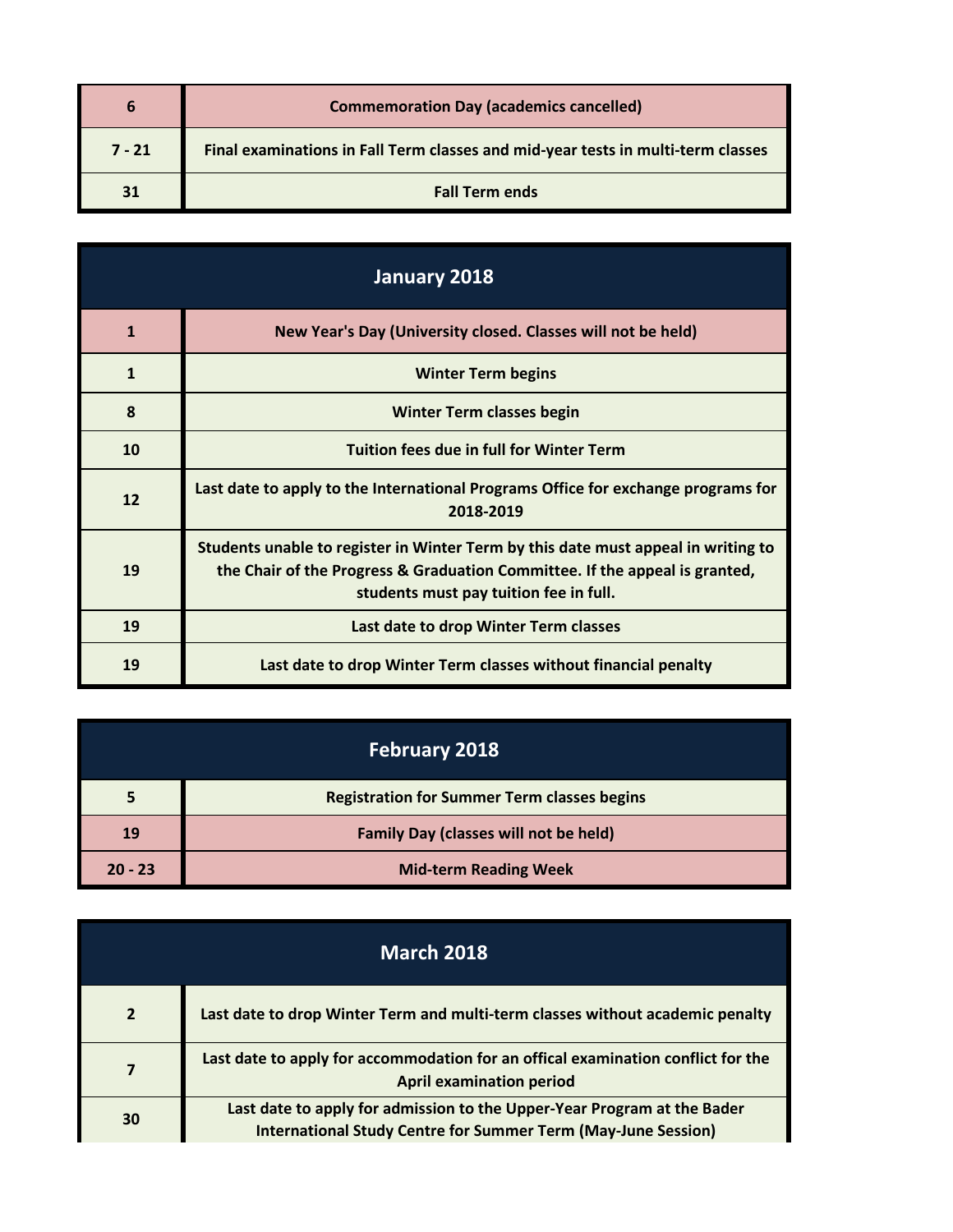| 30 | Good Friday (classes will not be held)                                             |
|----|------------------------------------------------------------------------------------|
| 30 | Last date to apply to the University for upper-year full-time admission for Summer |
|    | Term from another post-secondary institution.                                      |

| <b>April 2018</b> |                                                                                                                                                                                                                                     |
|-------------------|-------------------------------------------------------------------------------------------------------------------------------------------------------------------------------------------------------------------------------------|
| $\mathbf{1}$      | Refer to http://www.queensu.ca/artsci_online/apply/dates-and-deadlines for<br>deadlines for admission to Distance Studies for the Summer Term                                                                                       |
| $\mathbf{1}$      | Last date for Queen's students to apply to a Dual Degree Program for Summer Term                                                                                                                                                    |
| 6                 | <b>Winter Term classes end</b>                                                                                                                                                                                                      |
| $7 - 11$          | <b>Winter Term pre-examination study period</b>                                                                                                                                                                                     |
| $12 - 26$         | Final examinations begin / end in Winter Term and multi-term classes                                                                                                                                                                |
| 15                | Last date for receipt of required documentation from students seeking admission<br>for Summer Term to full- or part-time study, including transfer students, to ensure<br>that an admission decision is made before the Term begins |
| 27                | First date of clinical for AST Years 3 and 4 (TENTATIVE)                                                                                                                                                                            |
| 30                | Last date to apply to graduate in Spring 2018 (TENTATIVE)                                                                                                                                                                           |
| 30                | <b>Winter Term ends</b>                                                                                                                                                                                                             |

| <b>May 2018</b> |                                                                                                                                                                                                                                             |
|-----------------|---------------------------------------------------------------------------------------------------------------------------------------------------------------------------------------------------------------------------------------------|
|                 | <b>Summer term begins</b>                                                                                                                                                                                                                   |
|                 | Tuition fees due in full for all Summer Term sessions                                                                                                                                                                                       |
|                 | Summer Term classes (May-June and May-July Sessions) begin for Arts and Science<br>and Continuing & Distance Studies                                                                                                                        |
| 11              | Students unable to register in Summer Term (May-June and May-July Sessions) by<br>this date must appeal in writing to the Chair of the Progress & Graduation<br>Committee. If the appeal is granted, students must pay tuition fee in full. |
|                 | Last date to add Summer Term classes (May-June and May-July Sessions)                                                                                                                                                                       |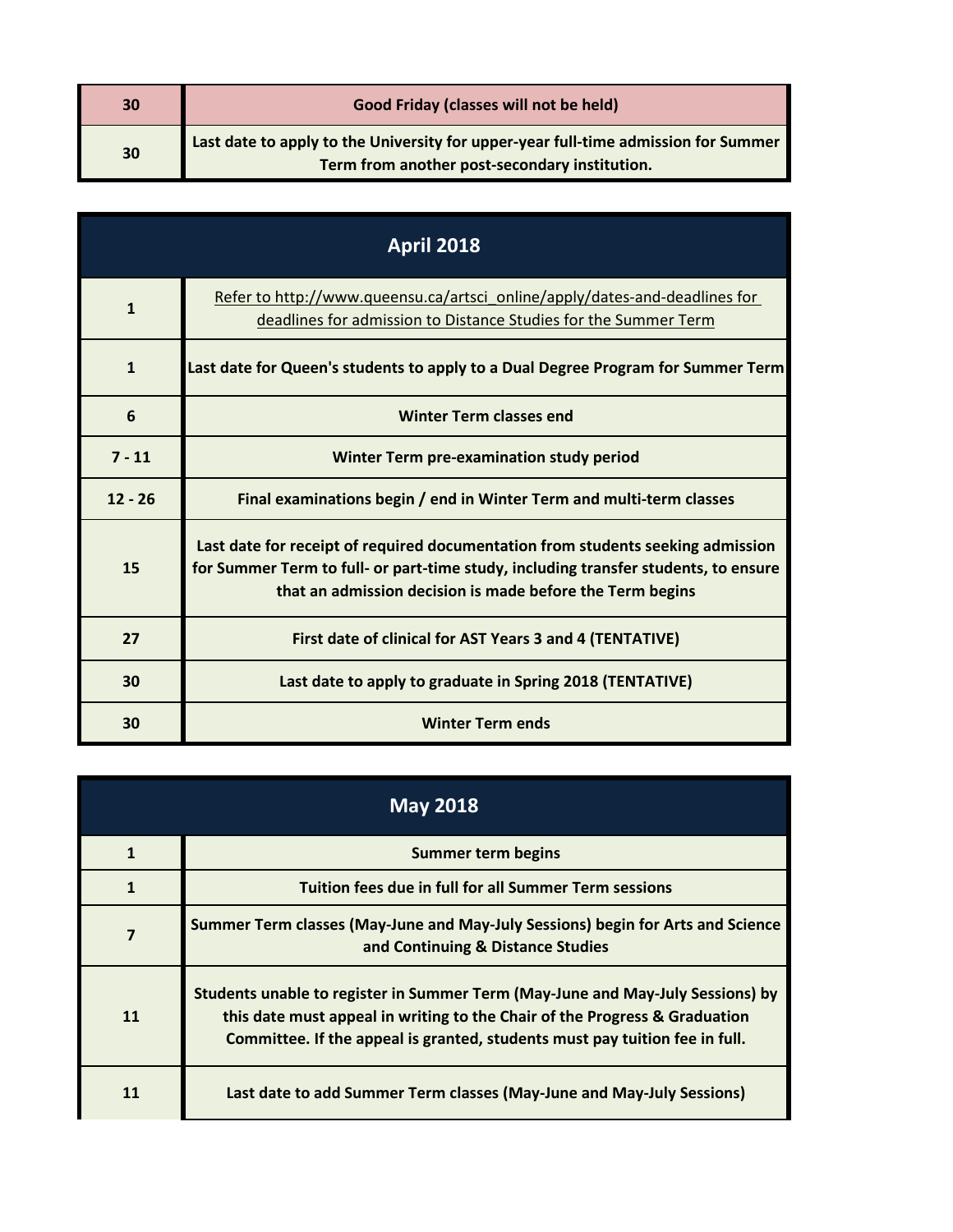| 11 | Last date to drop Summer Term classes (May-June Session) without financial<br>penalty |
|----|---------------------------------------------------------------------------------------|
| 18 | Last date to drop Summer Term classes (May-July Session) without financial penalty    |
|    | Victoria Day (classes will not be held)                                               |

| <b>June 2018</b>                                                                                                                                              |                                                                                                                                                                                                                                   |
|---------------------------------------------------------------------------------------------------------------------------------------------------------------|-----------------------------------------------------------------------------------------------------------------------------------------------------------------------------------------------------------------------------------|
| NOTE: Spring 2018 Convocation: Dates will be determined in November 2017. Please refer to<br>http://www.queensu.ca/registrar/convocation to view these dates. |                                                                                                                                                                                                                                   |
| $\mathbf{1}$                                                                                                                                                  | Last date to drop Summer Term classes (May-June Session)                                                                                                                                                                          |
| $\mathbf{1}$                                                                                                                                                  | Last date to apply to the University for admission as a part-time student for Fall<br><b>Term</b>                                                                                                                                 |
| $\mathbf{1}$                                                                                                                                                  | Last date for Queen's students to apply to a Dual Degree program for Fall Term                                                                                                                                                    |
| $\mathbf{1}$                                                                                                                                                  | Last date for Queen's students to apply to transfer into the Faculty of Arts and<br>Science and the Faculty of Health Sciences for Fall Term                                                                                      |
| $\mathbf{1}$                                                                                                                                                  | Last date to apply to the University for upper-year full-time admission for Fall Term<br>from another post-secondary institution                                                                                                  |
| $\overline{7}$                                                                                                                                                | Last date to apply for accommodation for an official examination conflict for the<br>June, July and August examination sessions.                                                                                                  |
| 15                                                                                                                                                            | Last date for receipt of required documentation from students seeking admission<br>for Fall Term to full- or part-time study, including transfer students, to ensure that<br>an admission decision is made before the Term begins |
| 18                                                                                                                                                            | Summer Term classes (May-June Session) end for Arts & Science Courses                                                                                                                                                             |
| $21 - 22$                                                                                                                                                     | <b>Summer Term examinations in May-June session classes (TENTATIVE)</b>                                                                                                                                                           |
| 29                                                                                                                                                            | Last date to drop Summer Term classes (May-July Session)                                                                                                                                                                          |
| 30                                                                                                                                                            | Last date of NURS 371 Clinical for AST Year 3 students (TENTATIVE)                                                                                                                                                                |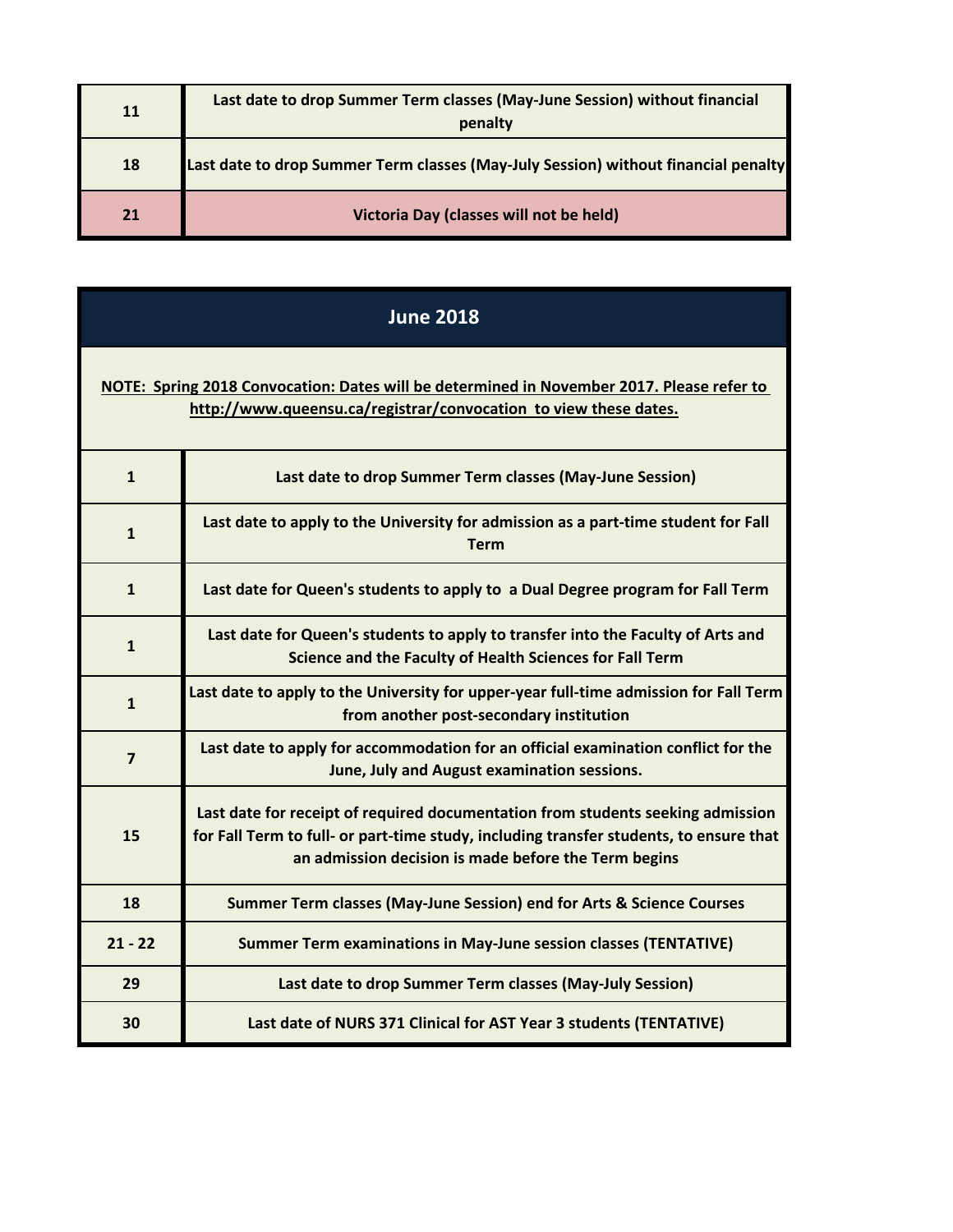| <b>July 2018</b>        |                                                                                                                                                                                                                                 |
|-------------------------|---------------------------------------------------------------------------------------------------------------------------------------------------------------------------------------------------------------------------------|
| $\mathbf{1}$            | Tuition fees due in full for Summer Term classes (July-August Session)                                                                                                                                                          |
| $\mathbf{1}$            | <b>Canada Day</b>                                                                                                                                                                                                               |
| $\overline{2}$          | <b>Canada Day observed (Classes will not be held)</b>                                                                                                                                                                           |
| $\overline{\mathbf{3}}$ | <b>Summer Term classes begin (July - August Session)</b>                                                                                                                                                                        |
| 9                       | Students unable to register in Summer Term (July-August Session) by this date must<br>appeal in writing to the Chair of the Progress & Graduation Committee. If the<br>appeal is granted, students must pay tuition fee in full |
| 9                       | Last date to add Summer Term classes (July-August Session)                                                                                                                                                                      |
| 9                       | Last date to drop Summer Term classes (July-August Session) without financial<br>penalty                                                                                                                                        |
| $9 - 27$                | <b>Summer class selection period for Fall Term (TENTATIVE)</b>                                                                                                                                                                  |
| 15                      | First date to apply to graduate in SOLUS for Fall 2018 (TENTATIVE)                                                                                                                                                              |
| 27                      | Summer Term (May - July Session) classes end                                                                                                                                                                                    |
| 30                      | Last date to drop Summer Term classes (July-August Session)                                                                                                                                                                     |
| 31 - Aug. 3             | <b>Summer Term examinations in May - July session classes (TENTATIVE)</b>                                                                                                                                                       |

| August 2018  |                                                                                                                                             |
|--------------|---------------------------------------------------------------------------------------------------------------------------------------------|
| $\mathbf{1}$ | Refer to http://www.queensu.ca/artsci_online/apply/dates-and-deadlines for<br>deadlines for admission to Distance Studies for the Fall Term |
| $1 - 3$      | <b>Summer Term examinations in May - July Session classes (TENTATIVE)</b>                                                                   |
| 6            | Civic Holiday (classes will not be held)                                                                                                    |
| 13           | Summer Term classes (July-August Session) end                                                                                               |
| $15 - 16$    | <b>Summer Term examinations in May - July Session classes (TENTATIVE)</b>                                                                   |
| 21           | Time period to add and drop classes (Open Enrolment) begins (TENTATIVE)                                                                     |
| 31           | <b>Summer Term ends</b>                                                                                                                     |
| 31           | Last date of NURS 492 Clinical for Year 4 AST students (TENTATIVE)                                                                          |